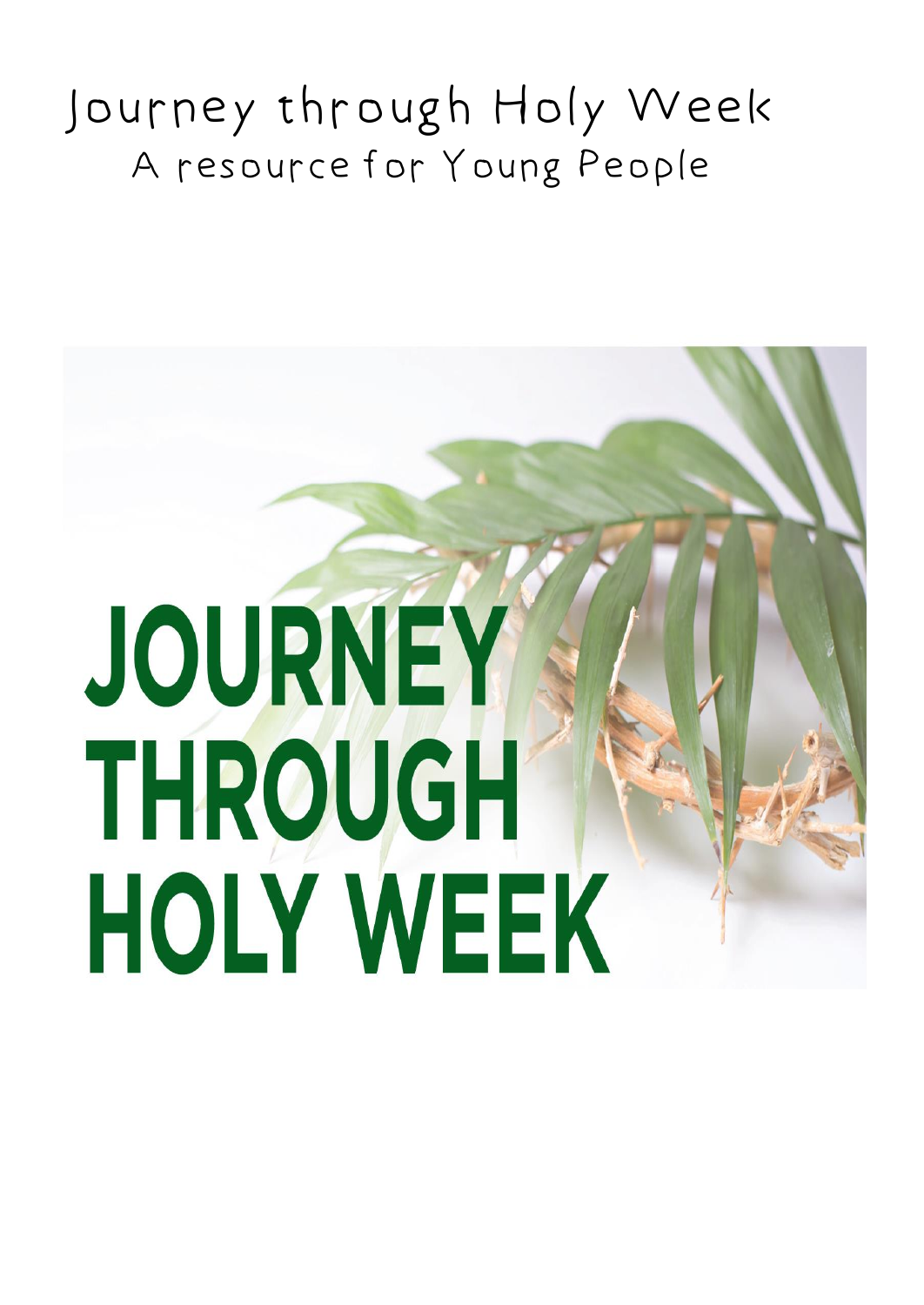### How to use this resource

## HOW LU USE LITTER MANU HOLY WEEK<br>This reflective journal is designed for you to reflect<br>This reflective journal is designed for you to reflect

on each day of Holy week. You can share your thoughts with your family. Spend some time by yourself, thinking about the Bible passages that make-up the story of Holy Week, which is where this journal comes in. There is a page for each of the eight days that covers Holy Week and each page has a Bible passage, some questions for reflection, a suggested video to watch online and a challenge that you might choose to complete.

This is your resource, so use it as you see fit. The things you write in this journal are between you and God. Be honest, don't worry about finding the right words—and draw pictures if you feel better able to express yourself that way. At the end of the resource we have included all the Bible passagesfor the HOLY<br>BIBLE week. However, you can look online, download a bible app like *You Version* or *Bible.Is*, find a version that you prefer, or use your own copy of the Bible or find a video or audio version to watch/listen to. **Bible.is** 

Above all, we hope that this resource will help you to make the most of this opportunity to deepen your relationship with God during this Easter time.

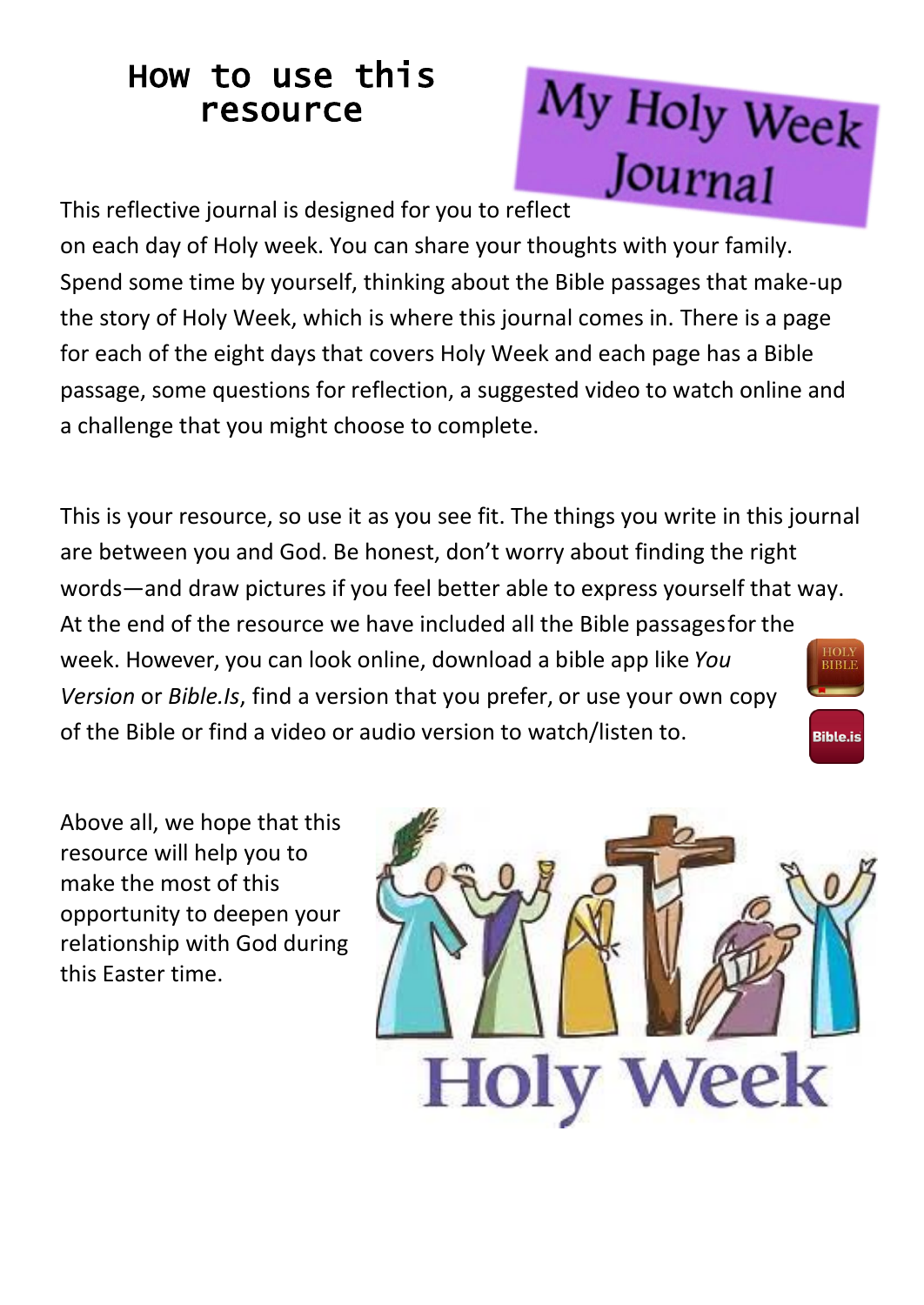DAY 1 **Palm Sunday Parade**



#### **Bible passage: Mark 14:1 – 15:47**

What does this Bible passage tell you about Jesus or God?

What might God be trying to say to you through this Bible passage?

What questions do you have about this Bible passage? How might you find some answers?

- $\Rightarrow$  The story of Palm Sunday is a story of celebration. Think of the people in your life who you would like to celebrate—why not send them a letter, card or text message to thank them for everything they do for you?
- Watch this video: **[www.youtube.com/watch?v=ZFMXvfikCM8](http://www.youtube.com/watch?v=ZFMXvfikCM8)** (search "Easter connection" by The Skit Guys on YouTube) to be reminded about the reason for the season!
- $\Rightarrow$  Write a short prayer to God, featuring some of your reflections from today.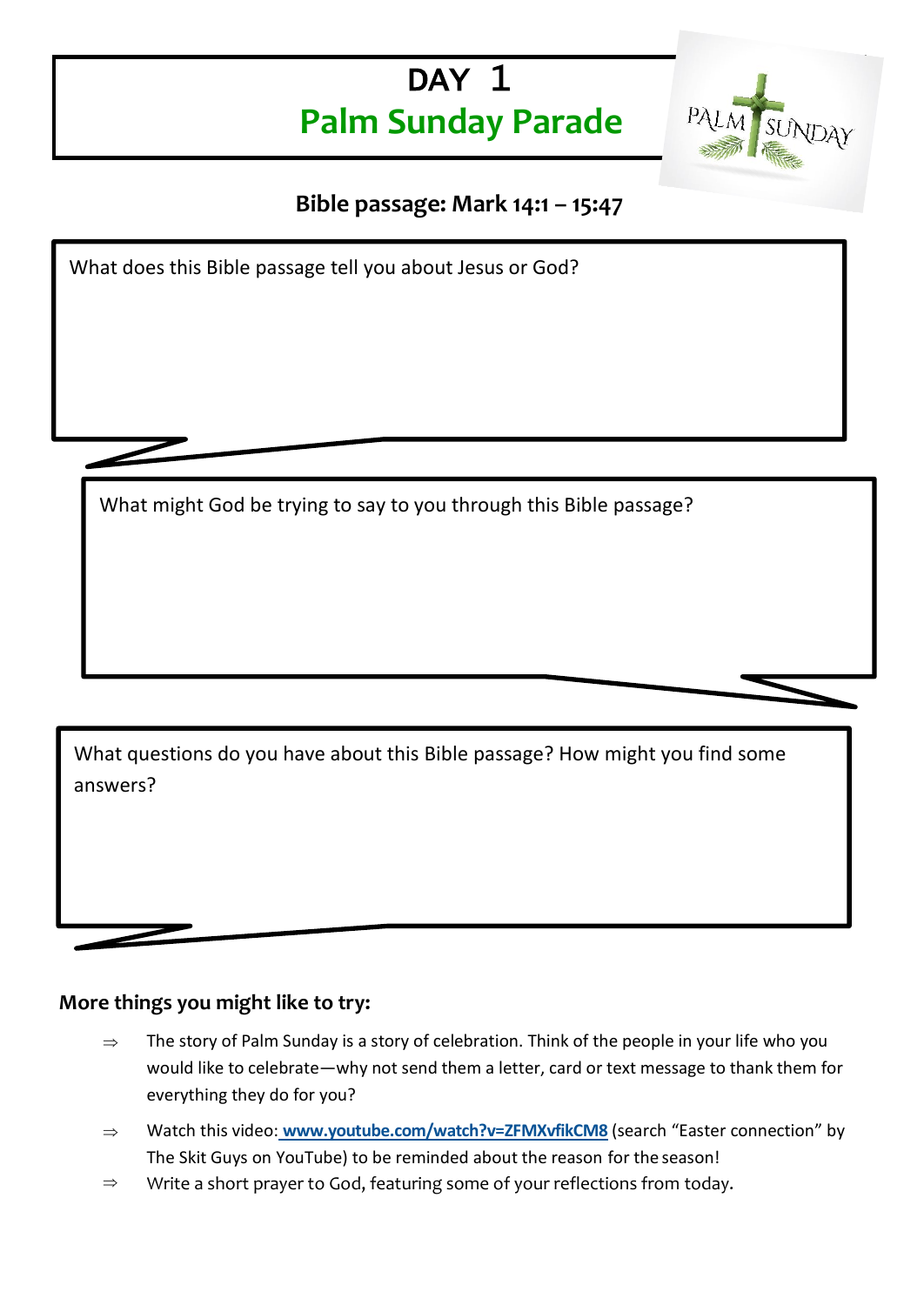## Day 2 Jesus Anointed at Bethany

#### Bible passage: John 12:1-11

| What does this Bible passage tell you<br>about Jesus or God?                 | What might God be trying to say to you<br>through this Bible passage? |
|------------------------------------------------------------------------------|-----------------------------------------------------------------------|
| What questions do you have about this Bible passage? How might you find some |                                                                       |
| answers?                                                                     |                                                                       |

- $\Rightarrow$  What things do you see happening in the world that make you angry? What issues do you care about or feel strongly about? Is there a local charity or voluntary group that you could help out with or support?
- ⇒ Watch this video: [www.youtube.com/watch?v=G\\_YDpP-nU6w](http://www.youtube.com/watch?v=G_YDpP-nU6w) (search "Rise Up Virtual Choir" by BCC online on YouTube). What makes you want to rise up and take action?
- $\Rightarrow$  Write a short prayer to God, featuring some of your reflections from today.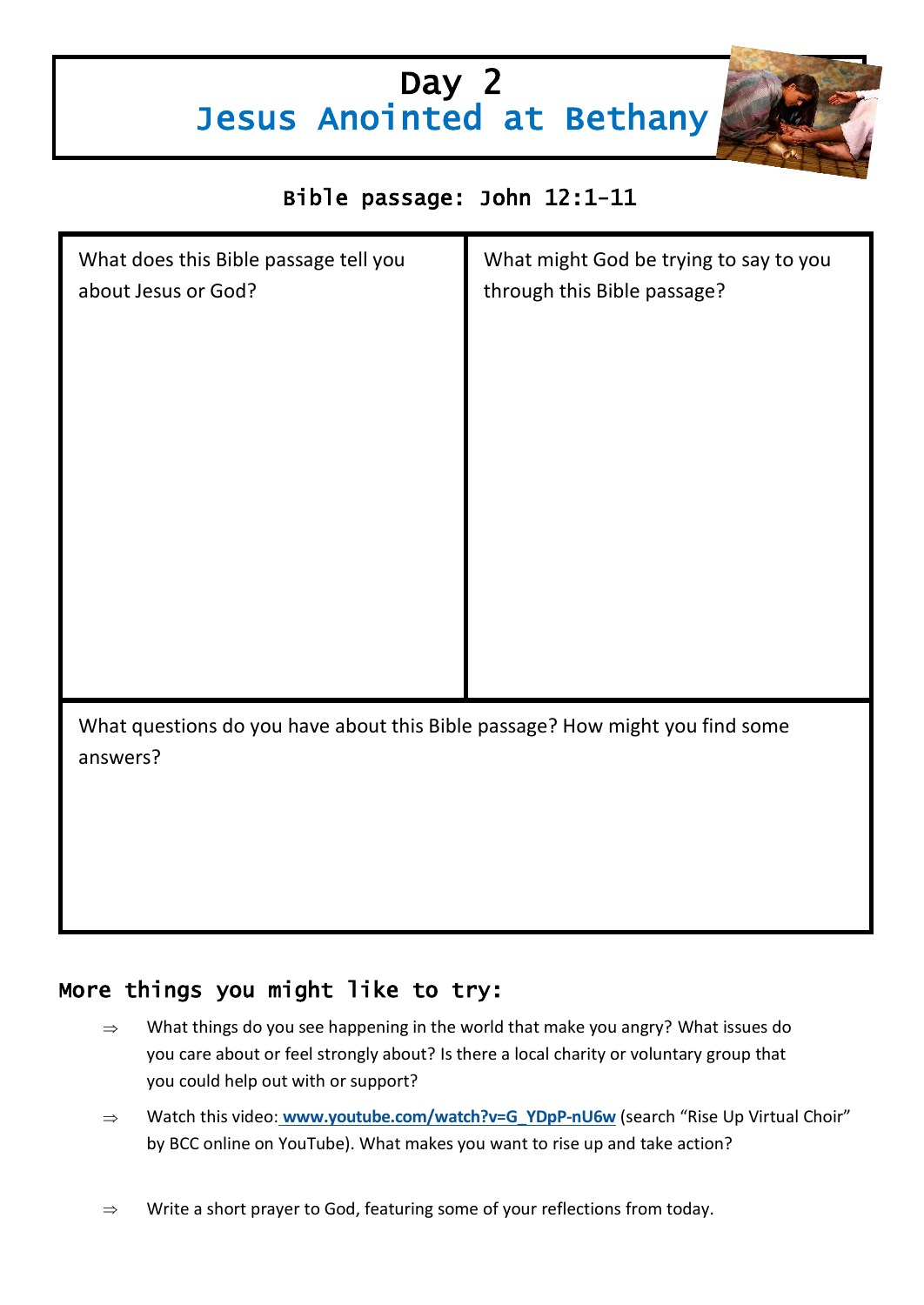

## Double Betrayal



#### Bible passage: John 13: 21-33, 36-38

| What does this Bible<br>passage tell you about Jesus<br>or God? | What might God be trying to<br>say to you through this Bible<br>passage? | What questions do you have<br>about this Bible passage?<br>How might you find some<br>answers? |
|-----------------------------------------------------------------|--------------------------------------------------------------------------|------------------------------------------------------------------------------------------------|
|                                                                 |                                                                          |                                                                                                |

- $\Rightarrow$  The drama of the passion story is well underway. Judas and Peter are both about to let Jesus down so badly. Jesus is aware of all that is going on; he sees into the hearts of his two companions, whom he chose and trusted. But where am I in the story? Am I simply a passive spectator in the unfolding of the events which will change the history of the world.
- ⇒ Watch this video: ww[w.youtube.com/watch?v=VjFEPObXvOM](http://www.youtube.com/watch?v=VjFEPObXvOM) (search "The Jesus Memo" by The Skit Guys on YouTube). How can you serve others?
- $\Rightarrow$  Write a short prayer to God, featuring some of your reflections from today.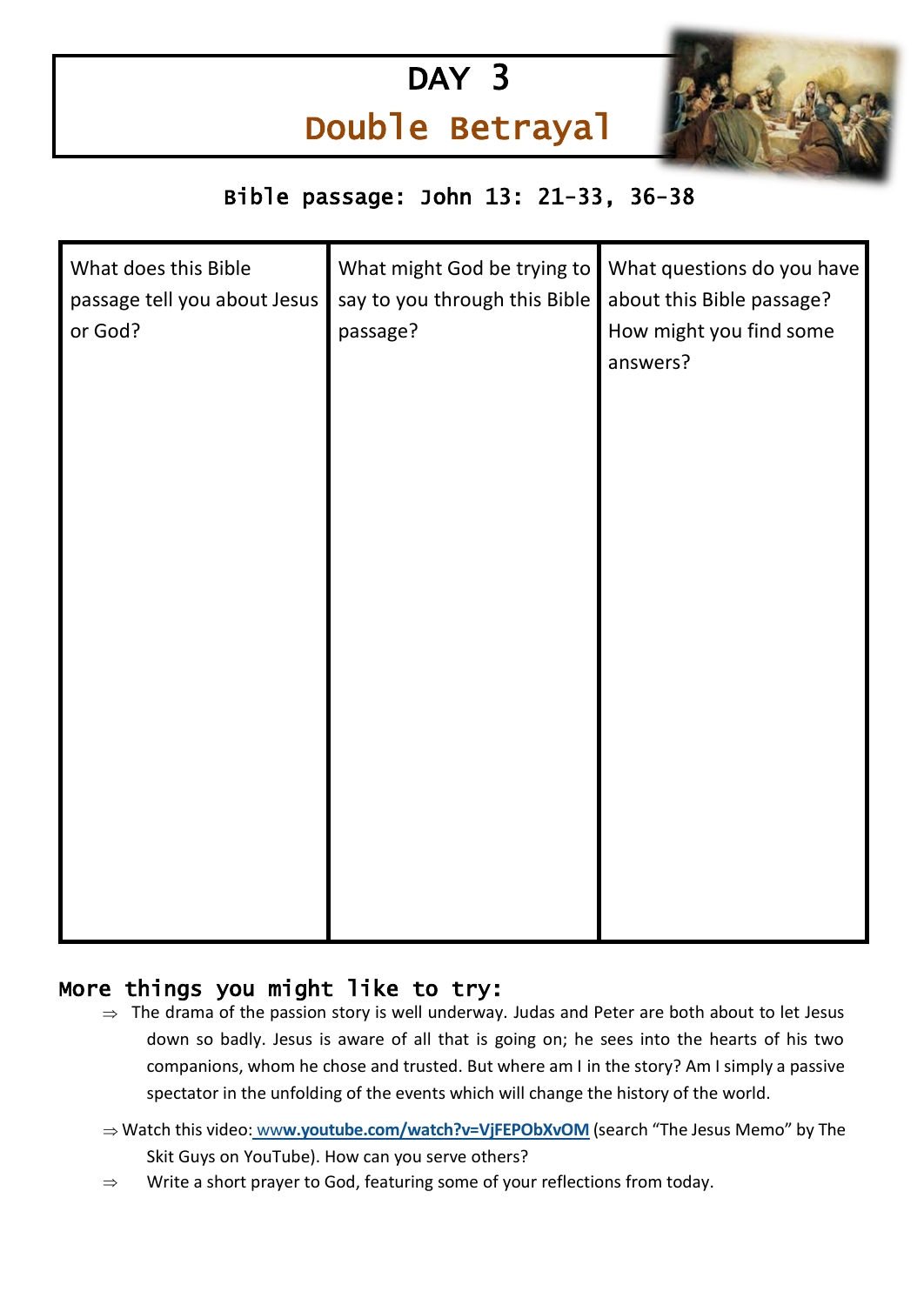

- $\Rightarrow$  Maybe today take time to say sorry. If you have fallen out with someone take the risk of making up. Not easy, but more than worth it.
- ⇒ Watch this video: [www.youtube.com/watch?v=-YER\\_3afM20](http://www.youtube.com/watch?v=-YER_3afM20) (search "Who have you not forgiven, 0-100" by Soul Pancake on YouTube). At the last supper Jesus is preparing to die on the cross so that we can be forgiven by God. Who might you need to forgive?
- $\Rightarrow$  Write a short prayer to God, featuring some of your reflections from today.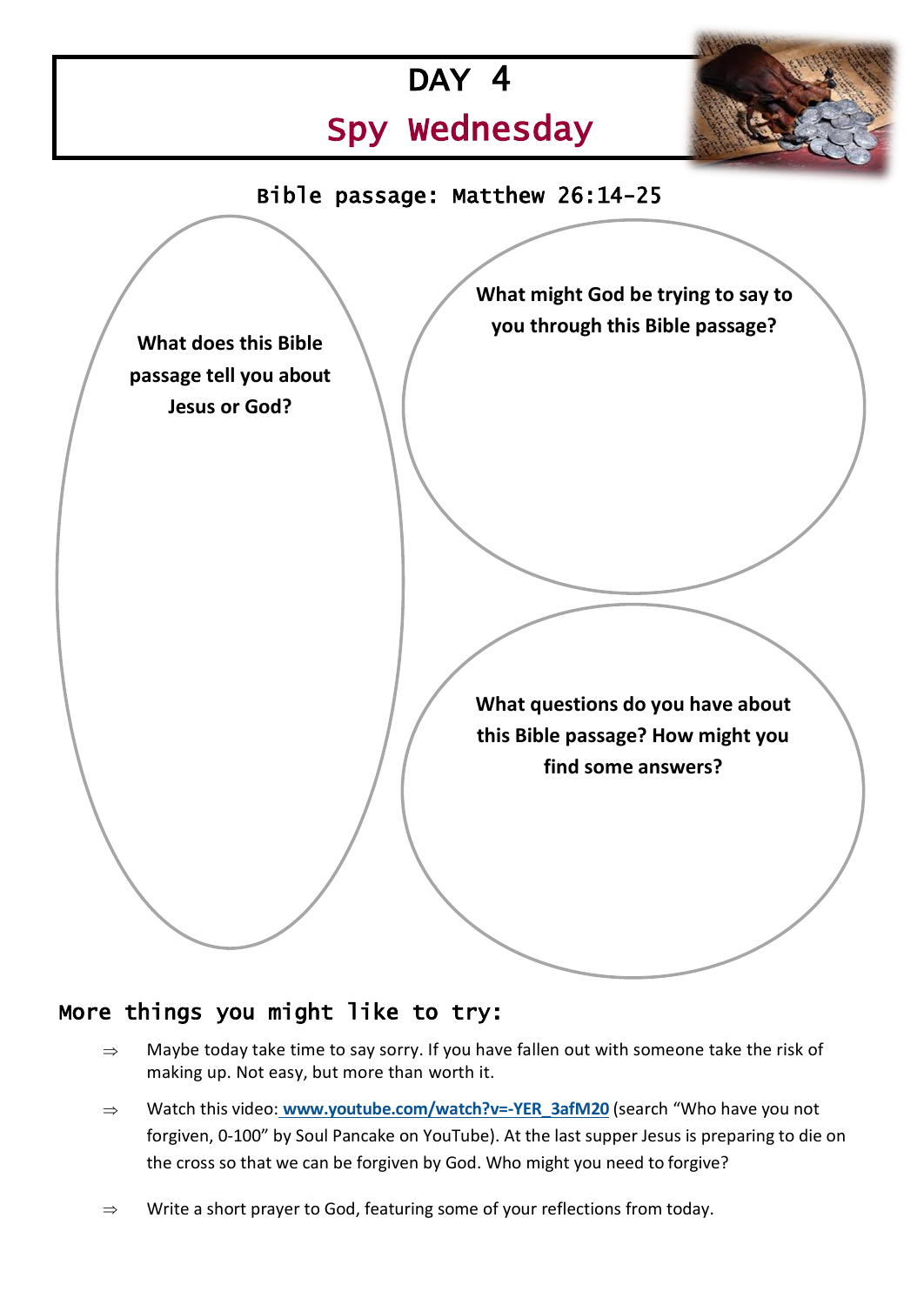## DAY 5 A sad night

#### Bible passage: John 13:1-15



What does this Bible passage tell you about Jesus or God?

 $\overline{1}$ 

What might God be trying to say to you through this Bible passage?

What questions do you have about this Bible passage? How might you find some answers?

- $\Rightarrow$  Is there a friend or relative you can reach out to? Perhaps someone you haven't spoken to for a while? Why not give them a call, or drop them a text message or PM to check in?
- $\Rightarrow$  Listen to the short reflection Personal encounter <https://www.youtube.com/watch?v=oqkelerdo78>
- ⇒ Watch this video: **[www.youtube.com/watch?v=RAi5Hh1fyTU](http://www.youtube.com/watch?v=RAi5Hh1fyTU)** (search "When my flesh is weak (watching and praying)" by RESOUNDworship on YouTube). When we have tough timesit might help to remember that Jesus struggled too in the garden of Gethsemane.
- $\Rightarrow$  Write a short prayer to God, featuring some of your reflections from today.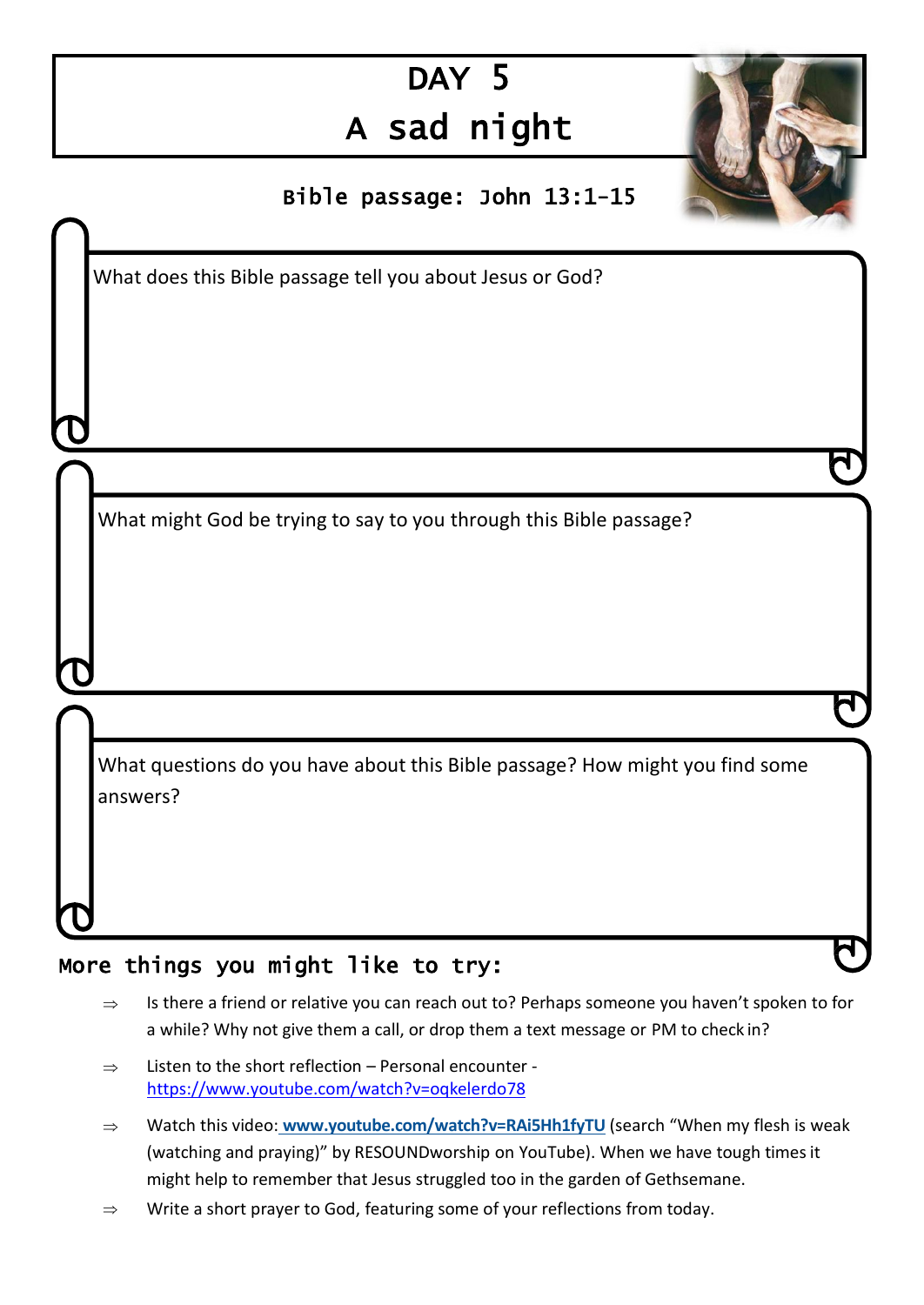

## Good Friday



## What does this Bible passage tell you about Jesus or God? What might God be trying to say to you through this Bible passage? What questions do you have about this Bible passage? How might you find some answers?

#### Bible passage: John 19: 14—30

#### More things you might like to try:

 $\overline{\phantom{a}}$ 

- ⇒ Watch this video: [www.youtube.com/watch?v=ojUrs28LeGM](http://www.youtube.com/watch?v=ojUrs28LeGM) (search "Write a love letter to yourself" by Soul Pancake on YouTube). You're *really* loved. "For God so loved the world that he gave his only Son, so that everyone who believes in him may not perish but may have eternal life." (John 3:16, NRSV) Jesus says, "No one has greater love than this, to lay down one's life for one's friends." (John 15:13) It can be hard, sometimes, to feel loveable. Why not try to write a love letter to yourself (as in the video) or think about what God might say about you? Name 3 things you like about you.
- $\Rightarrow$  Write a short prayer to God, featuring some of your reflections from today.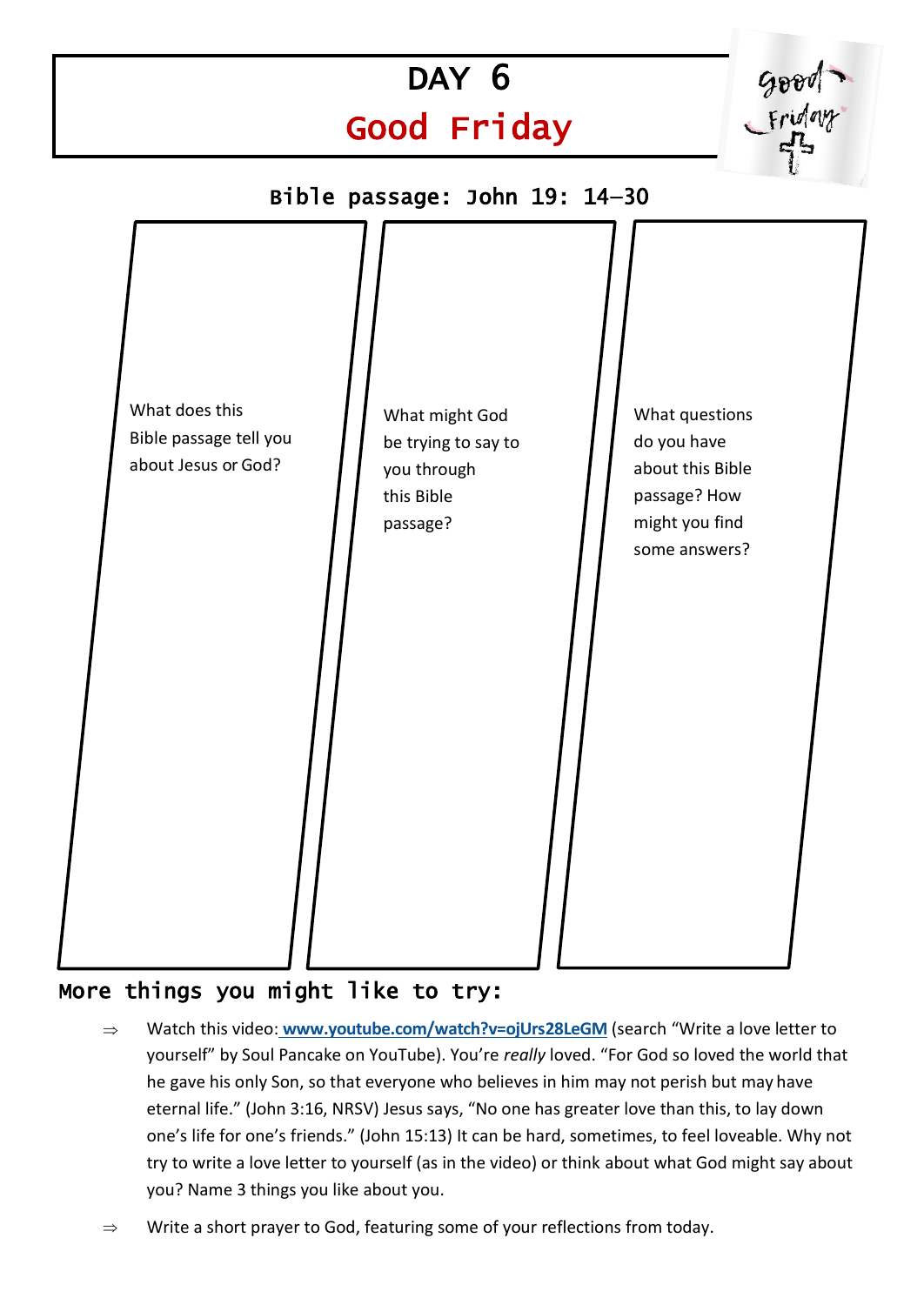## Jesus in the tomb



#### Bible passage: John 19: 38—42

What does this Bible passage tell you about Jesus or God?

What might God be trying to say to you through this Bible passage?

What questions do you have about this Bible passage? How might you find some answers?

- $\Rightarrow$  In this passage Joseph of Arimathea shows great bravery and Nicodemus shows generosity. How can you show bravery and generosity to the people you care about? What do you have that you can share with your friends?
- ⇒ Watch this video: [www.youtube.com/watch?v=loFBGdeXGtg](http://www.youtube.com/watch?v=loFBGdeXGtg) (search NOOMA Small Group Bible Study: 001 Rain with Rob Bell on YouTube). Sometimes we all feel abandoned and like God doesn't care. What does this video tell us?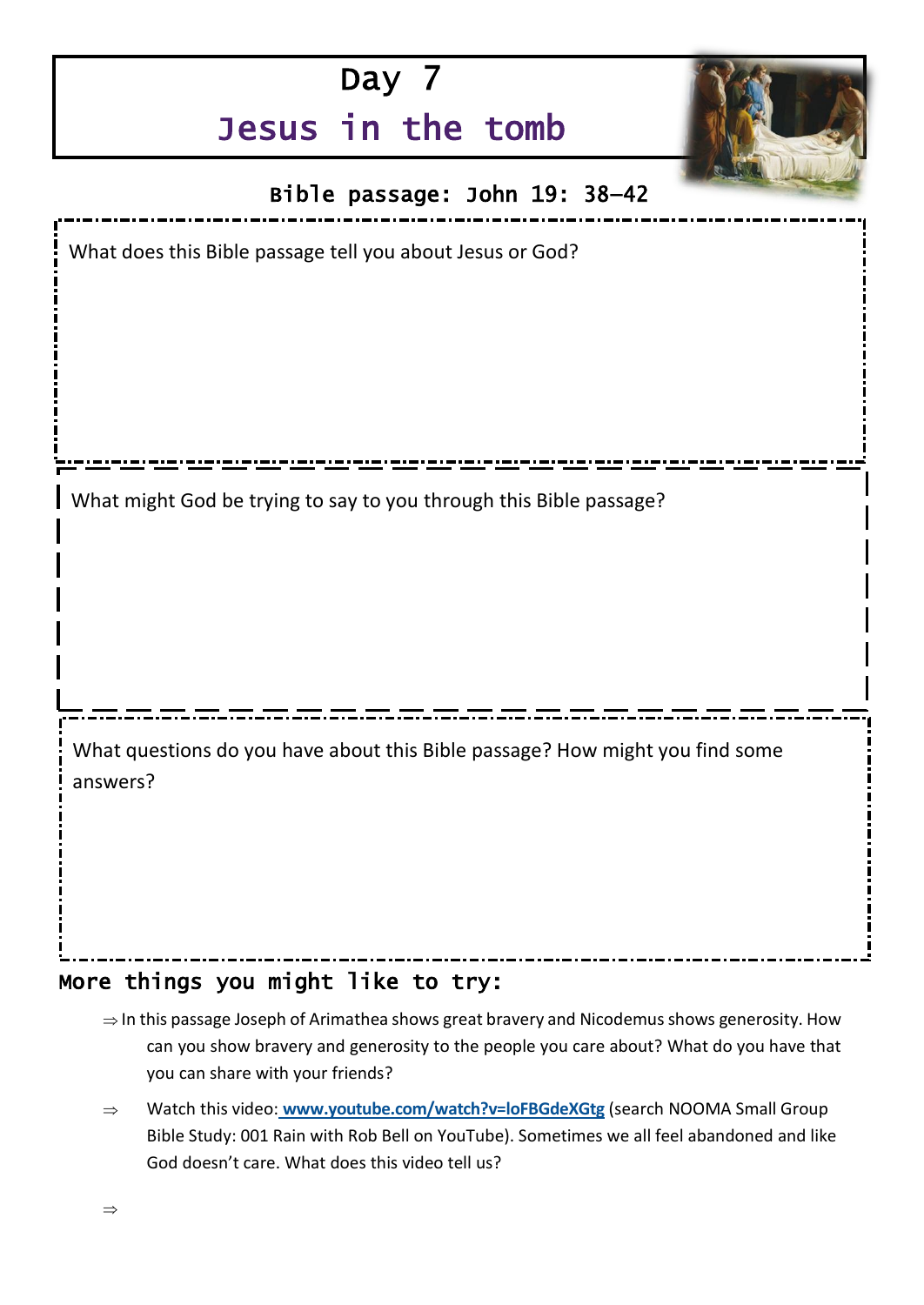

- Watch this video: **[www.youtube.com/watch?v=MljFNaWoYEs](http://www.youtube.com/watch?v=MljFNaWoYEs)** (search "Passion Song—the story of Holy Week" by Sean Carter on YouTube). Reflect on what's happened over this week and where it has brought us to on the day of Jesus' resurrection as you listen to thissong.
- $\Rightarrow$  Easter Sunday is a day to really celebrate and be thankful for what God has done for usespecially through Jesus' death and resurrection. Write a list of everything you are grateful for and say thank you to as many people as possible for things they have done for you.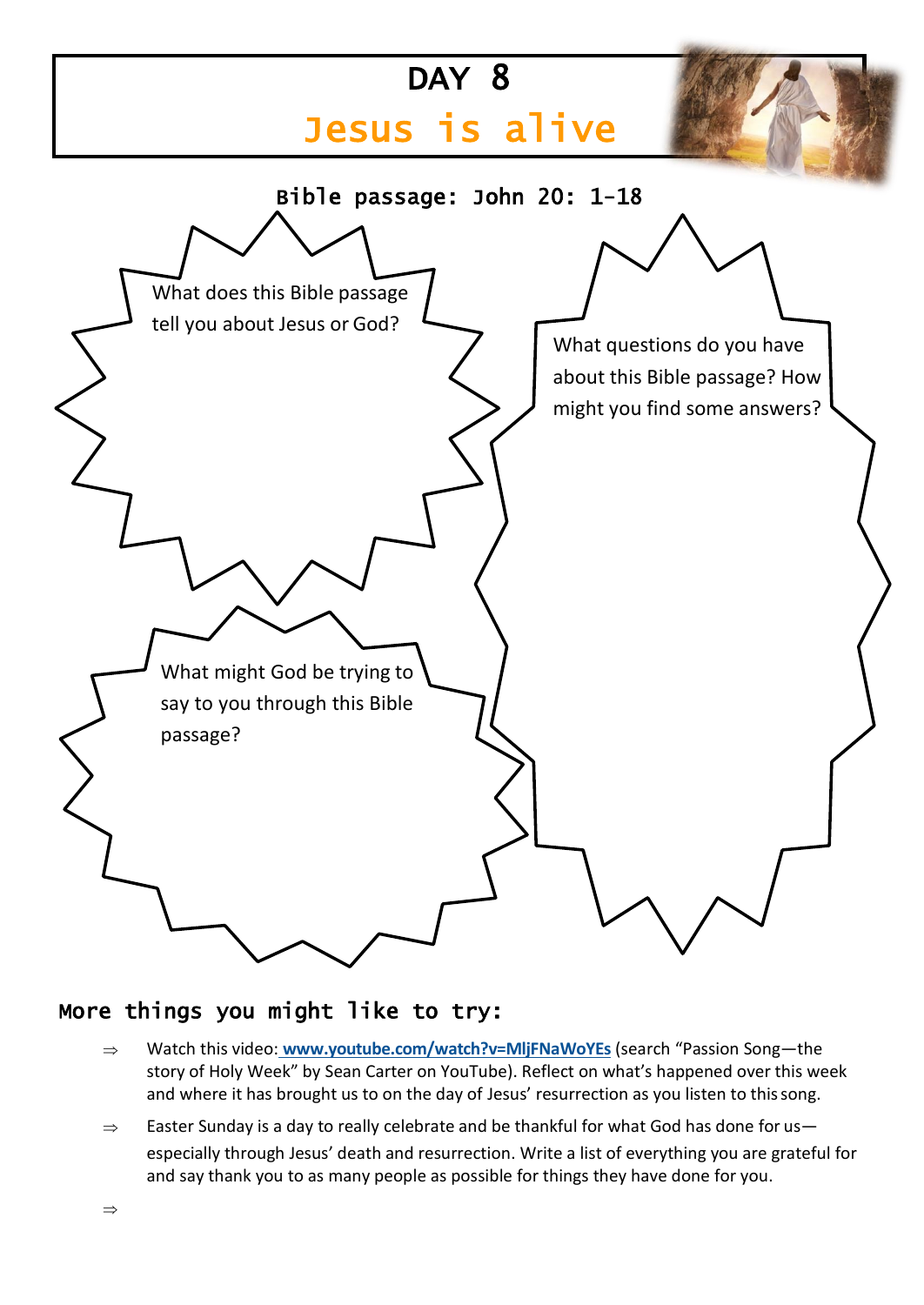## The Bible passages

#### ❖❖❖❖

#### Day 1-Palm Sunday parade  $*$  Mark 14:1 - 15:47

While Jesus was at Bethany in the house of Simon the leper, as he sat at the table, a woman came with an alabaster jar of very costly ointment of nard, and she broke open the jar and poured the ointment on his head. But some were there who said to one another in anger, 'Why was the ointment wasted in this way? For this ointment could have been sold for more than three hundred denarii, and the money given to the poor.' And they scolded her. But Jesus said, 'Let her alone; why do you trouble her? She has performed a good service for me. For you always have the poor with you, and you can show kindness to them whenever you wish; but you will not always have me. She has done what she could; she has anointed my body beforehand for its burial. Truly I tell you, wherever the good news is proclaimed in the whole world, what she has done will be told in remembrance of her.'

#### ❖❖❖❖

#### Day 2-Jesus Anointed at Bethany<sup>+</sup> John 12:1-11

Six days before the Passover Jesus came to Bethany, the home of Lazarus, whom he had raised from the dead. There they gave a dinner for him. Martha served, and Lazarus was one of those at the table with him. Mary took a pound of costly perfume made of pure nard, anointed Jesus' feet, and wiped them with her hair. The house was filled with the fragrance of the perfume. But Judas Iscariot, one of his disciples (the one who was about to betray him), said, 'Why was this perfume not sold for three hundred denarii and the money given to the poor?' (He said this not because he cared about the poor, but because he was a thief; he kept the common purse and used to steal what was put into it.) Jesus said, 'Leave her alone. She bought it so that she might keep it for the day of my burial. You always have the poor with you, but you do not always have me.'

When the great crowd of the Jews learned that he was there, they came not only because of Jesus but also to see Lazarus, whom he had raised from the dead. So the chief priests planned to put Lazarus to death as well, since it was on account of him that many of the Jews were deserting and were believing in Jesus.

#### Day 3-Double Betrayal  $\bullet$  John 13: 21-33, 36-38

After saying this Jesus was troubled in spirit, and declared, 'Very truly, I tell you, one of you will betray me.' The disciples looked at one another, uncertain of whom he was speaking. One of his disciples—the one whom Jesus loved—was reclining next to him; Simon Peter therefore motioned to him to ask Jesus of whom he was speaking. So while reclining next to Jesus, he asked him, 'Lord, who is it?' Jesus answered, 'It is the one to whom I give this piece of bread when I have dipped it in the dish.' So when he had dipped the piece of bread, he gave it to Judas son of Simon Iscariot. After he received the piece of bread, Satan entered into him. Jesus said to him, 'Do quickly what you are going to do.' Now no one at the table knew why he said this to him. Some thought that, because Judas had the common purse, Jesus was telling him, 'Buy what we need for the festival'; or, that he should give something to the poor. So, after receiving the piece of bread, he immediately went out. And it was night.

When he had gone out, Jesus said, 'Now the Son of Man has been glorified, and God has been glorified in him. If God has been glorified in him, God will also glorify him in himself and will glorify him at once. Little children, I am with you only a little longer. You will look for me; and as I said to the Jews so now I say to you, "Where I am going, you cannot come."

Simon Peter said to him, 'Lord, where are you going?' Jesus answered, 'Where I am going, you cannot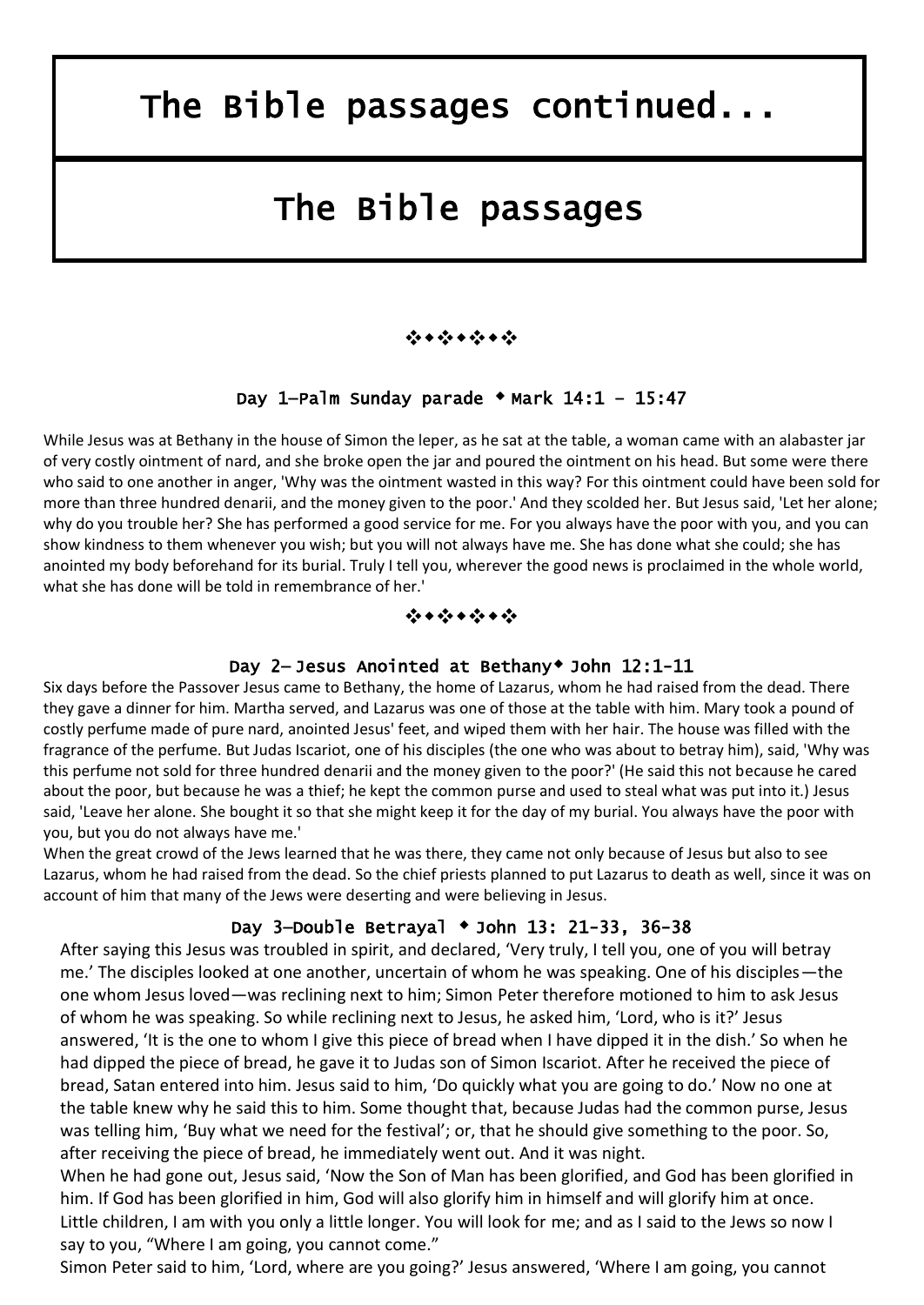follow me now; but you will follow afterwards.' Peter said to him, 'Lord, why can I not follow you now? I will lay down my life for you.' Jesus answered, 'Will you lay down your life for me? Very truly, I tell you, before the cock crows, you will have denied me three times. You know what I have done to you? You call me Teacher and Lord—and you are right, for that is what I am. So if I, your Lord and Teacher, have washed your feet, you also ought to wash one another's feet. For I have set you an example, that you also should do as I have done to you. Very truly, I tell you, servants are not greater than their master, nor are messengers greater than the one who sent them. If you know these things, you are blessed if you do them.

❖❖❖❖

#### Day 4-Spy Wednesday • Matthew 26:14-25

Then one of the twelve, who was called Judas Iscariot, went to the chief priests and said, "What will you give me if I betray him to you?" They paid him thirty pieces of silver. And from that moment he began to look for an opportunity to betray him. On the first day of Unleavened Bread the disciples came to Jesus, saying, "Where do you want us to make the preparations for you to eat the Passover?" He said, "Go into the city to a certain man, and say to him, 'The Teacher says, My time is near; I will keep the Passover at your house with my disciples.'" So the disciples did as Jesus had directed them, and they prepared the Passover meal. When it was evening, he took his place with the twelve; and while they were eating, he said, "Truly I tell you, one of you will betray me." And they became greatly distressed and began to say to him one after another, "Surely not I, Lord?" He answered, "The one who has dipped his hand into the bowl with me will betray me. The Son of Man goes as it is written of him, but woe to that one by whom the Son of Man is betrayed! It would have been better for that one not to have been born." Judas, who betrayed him, said, "Surely not I, Rabbi?" He replied, "You have said so."

#### Day 5-A sad night  $\bullet$  John 13:1-15

Now before the festival of the Passover, Jesus knew that his hour had come to depart from this world and go to the Father. Having loved his own who were in the world, he loved them to the end. The devil had already put it into the heart of Judas son of Simon Iscariot to betray him. And during supper Jesus, knowing that the Father had given all things into his hands, and that he had come from God and was going to God, got up from the table, took off his outer robe, and tied a towel around himself. Then he poured water into a basin and began to wash the disciples' feet and to wipe them with the towel that was tied around him. He came to Simon Peter, who said to him, "Lord, are you going to wash my feet?" Jesus answered, "You do not know now what I am doing, but later you will understand." Peter said to him, "You will never wash my feet." Jesus answered, "Unless I wash you, you have no share with me." Simon Peter said to him, "Lord, not my feet only but also my hands and my head!" Jesus said to him, "One who has bathed does not need to wash, except for the feet, but is entirely clean. And you are clean, though not all of you." For he knew who was to betray him; for this reason he said, "Not all of you are clean." After he had washed their feet, had put on his robe, and had returned to the table, he said to them, "Do you know what I have done to you? You call me Teacher and Lord-and you are right, for that is what I am. So if I, your Lord and Teacher, have washed your feet, you also ought to wash one another's feet. For I have set you an example, that you also should do as I have done to you.

❖❖❖❖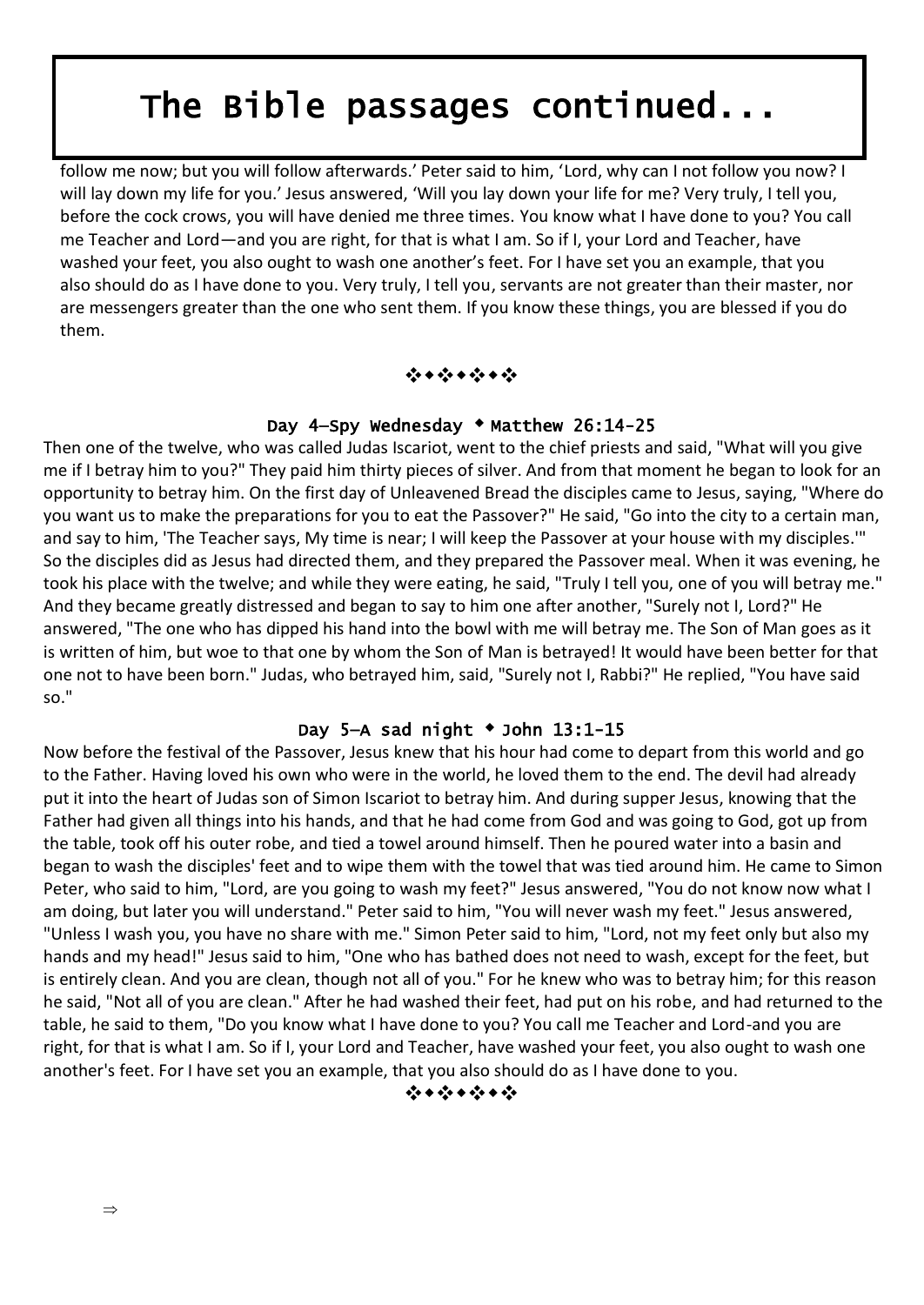#### Day 6-Good Friday  $\bullet$  John 19: 14-30

Now it was the day of Preparation for the Passover; and it was about noon. He said to the Jews, "Here is your King!" They cried out, "Away with him! Away with him! Crucify him!" Pilate asked them, "Shall I crucify your King?" The chief priests answered, "We have no king but the emperor." Then he handed him over to them to be crucified.

So they took Jesus; and carrying the cross by himself, he went out to what is called The Place of the Skull, which in Hebrew is called Golgotha. There they crucified him, and with him two others, one on either side, with Jesus between them. Pilate also had an inscription written and put on the cross. It read, "Jesus of Nazareth, the King of the Jews." Many of the Jews read this inscription, because the place where Jesus was crucified was near the city; and it was written in Hebrew, in Latin, and in Greek. Then the chief priests of the Jews said to Pilate, "Do not write, 'The King of the Jews,' but, 'This man said, I am King ofthe Jews.'" Pilate answered, "What I have written I have written." When the soldiers had crucified Jesus, they took his clothes and divided them into four parts, one for each soldier. They also took his tunic; now the tunic was seamless, woven in one piece from the top. So they said to one another, "Let us not tear it, but cast lots for it to see who will get it." This was to fulfill what the scripture says,

"They divided my clothes among themselves, and for my clothing they cast lots."

And that is what the soldiers did.

Meanwhile, standing near the cross of Jesus were his mother, and his mother's sister, Mary the wife of Clopas, and Mary Magdalene. When Jesus saw his mother and the disciple whom he loved standing beside her, he said to his mother, "Woman, here is your son." Then he said to the disciple, "Here is your mother." And from that hour the disciple took her into his own home.

After this, when Jesus knew that all was now finished, he said (in order to fulfill the scripture), "I am thirsty." A jar full of sour wine was standing there. So they put a sponge full of the wine on a branch of hyssop and held it to his mouth. When Jesus had received the wine, he said, "It is finished." Then he bowed his head and gave up his spirit.

❖❖❖❖